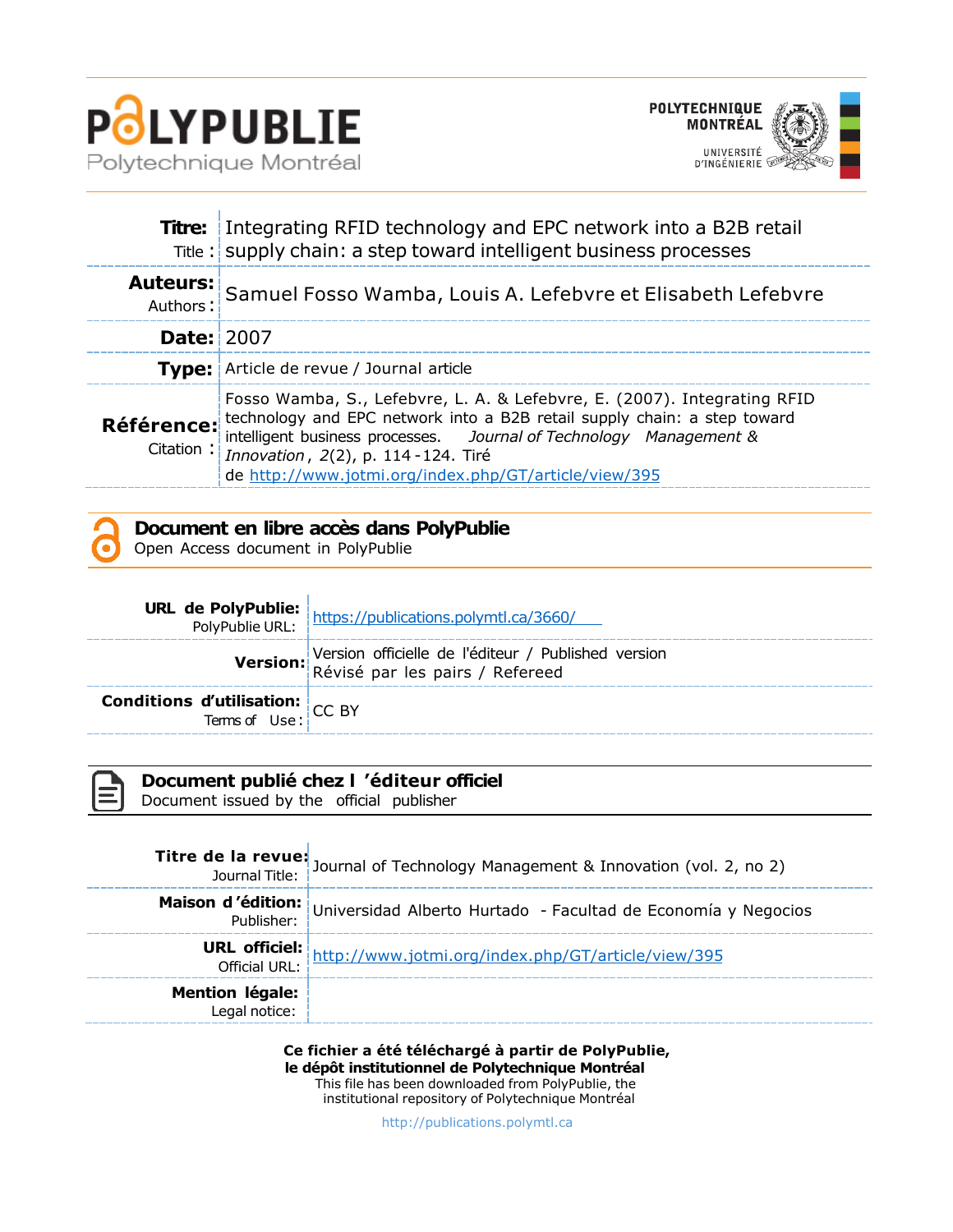

Received May 9, 2007 / Accepted June 4, 2007

# INTEGRATING RFID TECHNOLOGY AND EPC NETWORK INTO A B2B RETAIL SUPPLY CHAIN: A STEP TOWARD INTELLIGENT BUSINESS **PROCESSES**

Samuel Fosso Wamba, Louis A. Lefebvre and Elisabeth Lefebvre Samuel.Fosso-Wamba@polymtl.ca ePoly research center École Polytechnique de Montréal Mathematics and Industrial Engineering P.O. Box 6079, Station Centre-Ville Montreal, Québec, Canada, H3C 3A7

# **Abstract**

This article introduces RFID technology and the EPC Network and investigates their potential for B-to-B eCommerce supply chain management. Based on empirical data gathered from four tightly interrelated firms from three layers of a supply chain, several scenarios integrating RFID and the EPC Network have been tested and evaluated. In the context of warehousing activities in one specific retail supply chain, the results indicate that i) the business process approach seems quite appropriate to capture the real potential of RFID and the EPC Network; ii) RFID technology and the EPC Network can improve the "shipping" and the "receiving" processes; iii) they can automatically trigger some business processes; iv) they foster a higher level of information sharing between supply chain members; and v) they promote the emergence of new business processes such as "process-to-process," "process-to-machine," and "machine-to-machine." The paper helps to improve our understanding of the real potential of RFID and the EPC Network for business processes.

**Keywords**: RFID, EPC Network, retail industry, warehouse management, supply chain management, intelligent processes, intelligent products.

# **1 Introduction**

The main objective of this paper is to investigate the potential of the RFID (radio frequency identification) technology and the EPC (electronic product code) as enablers of intelligent B-to-B eCommerce supply chain management. More specifically, the aim is to improve our understanding of how RFID technology and the EPC Network can be integrated into a specific supply chain.

After first introducing the RFID technology and the EPC Network, the paper exposes the background of the study (section 2), elaborates the methodology (section 3). Findings and their implications are discussed in section 4.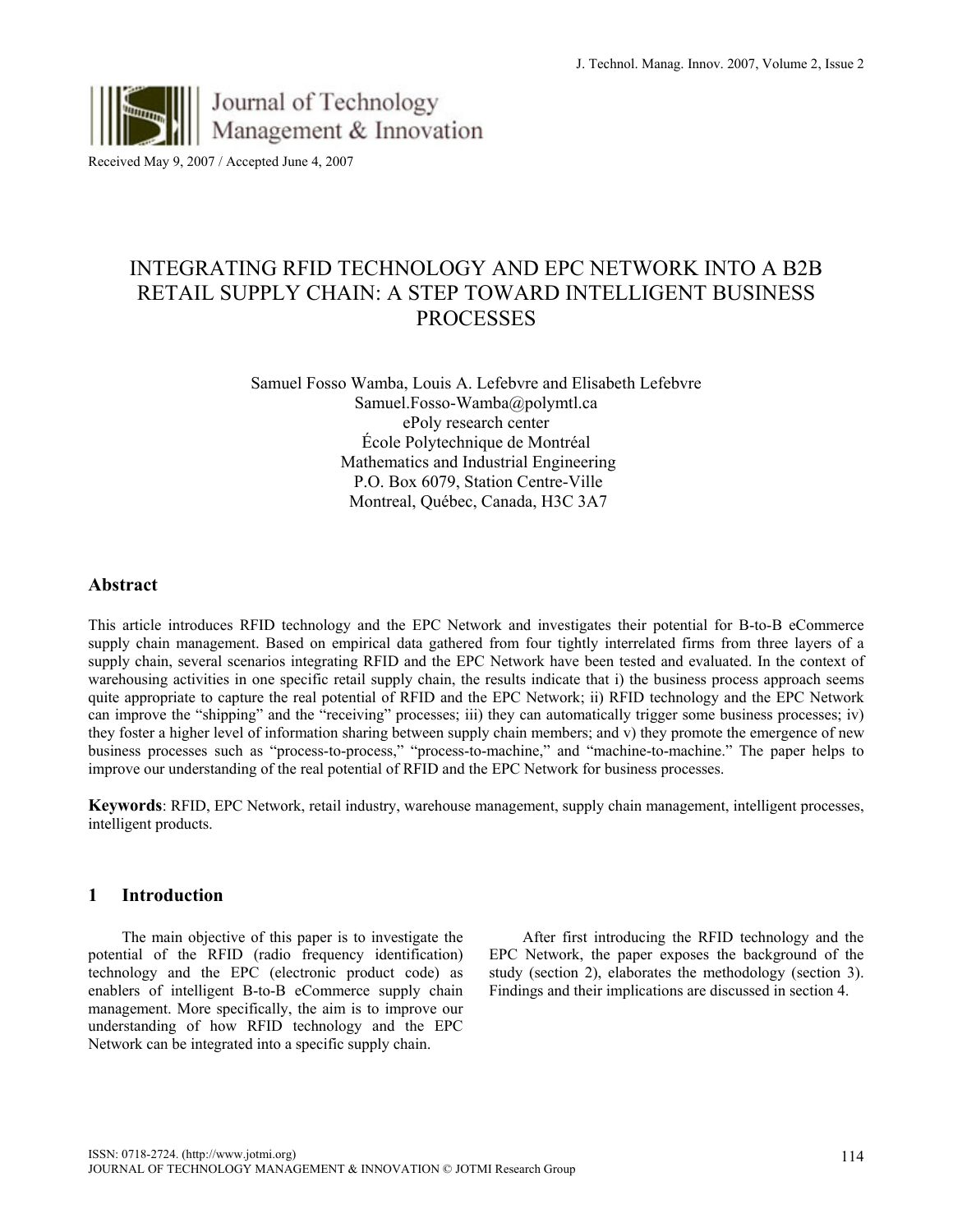### **1.1 RFID technology**

RFID technology has been considered as "one of the most pervasive computing technologies in history" (Roberts, 2006 p. 56). But RFID concept is not new; it has its origins in military applications during World War II, when the British Air Force used RFID technology to distinguish allied aircraft from enemy aircraft with radar (Asif and Mandviwalla, 2005).

However, RFID technology has received a great deal of attention over the last few years, with a "boom" in early 2003 due to demands by Wal-Mart and the US Department of Defense (U.S. DOD) that major suppliers should adopt and implement the technology by the beginning of 2005 (Srivastava, 2004).

This interest in RFID is highlighted by many recent white papers published by technology providers (e.g. Intermec, Texas Instruments), consulting firms (e.g. BearingPoint; Accenture), infrastructure providers (e.g. HP; Sun Microsystems), enterprise software providers (e.g. SAP), and solution providers (e.g. IBM).

In the academic community as well, this emerging phenomena is reflected in various fields of research such as innovation management (Sheffi, 2004), project management (Bendavid and Bourgault, 2005), environmental management (Hilty, 2005), e-commerce (Smith, 2005; Bendavid et al., 2007), supply chain management and warehousing (Lefebvre et al., 2005; Srivastava, 2004), mobile business (Fosso Wamba et al., 2007) information systems (Geng and Sirkka, 2006), and decision support systems (Ngai et al., 2005). But, all too frequently, technology promises more substantial benefits than it can deliver, and information technologies are no exception (Coates, 1992). Are RFID technology and the EPC Network a new case of techno hype? Could RFID and the EPC Network be enablers of intelligent B-to-B eCommerce supply chain management? This paper aims to find some tentative answers to these questions with empirical evidence gathered from a field study of one supply chain in the retail industry where the most significant interest for RFID has arisen.

RFID technology is classified as a wireless automatic identification and data capture (AIDC) technology (Swartz, 2000). Basically, a RFID system is composed of three layers: (i) a tag containing a chip, which is attached to or embedded in a physical object to be identified; (ii) a reader and its antennas that allow tags to be interrogated and to respond without making contact (in contrast to bar codes, which require a line of sight and must be read one at a time); and (iii) a computer equipped with a

middleware application that manages the RFID equipment, filters data and interacts with enterprise applications (Asif and Mandviwalla, 2005).

RFID tags come in a large variety of designs and have many different functional characteristics such as power source, carrier frequency, read range, data storage capacity, memory type, size, operational life, and cost. They may (i) either be read only or read/write capable and (ii) be active, passive or semi-passive depending on the way in which they drive operating power and transmit data to the reader. Active tags have a tiny embedded battery from which they draw power, allowing greater communication range, higher data transmission rates and larger data storage capacity than passive tags. Because they do not contain a power source, passive tags are less expensive than active tags (Asif and Mandviwalla, 2005). However, the choice of the appropriate tags depends on the objectives of each business application.

RFID readers may consist of a read or read/write module (Ngai et al., 2005); when requested, they can send the pre-configured location and the identification of an object to a computer, which can initiate business processes automatically (Kärkkäinen et al., 2003).

### **1.2 The EPC Network**

The EPC Network is a standard for RFID infrastructure (Floerkemeier et al., 2003; Srivastava, 2004; EPCglobal, 2004). It is composed of five components: (i) the EPC code, which starts as a 64-bit to 128-bit identifier. Once it is incorporated into an RFID chip (also called an EPC tag) and attached to a physical object, product or item, it can provide information such as the manufacturer, the product category and size, the date when the product was made, the expiration date, the final destination, etc. (ii) The RFID reader identifies any EPC tag within its interrogating field, reads the EPC tag and forwards information to the SAVANT. (iii) The SAVANT is the middleware system located between readers and the application systems (AS). Based on configured business rules, it is responsible for data filtering and aggregation and interacts with the EPC Information Service (EPC-IS) and the local Object Name Service (ONS). (iv) The EPC-IS is the gateway between any requester of information and the firm's AS and internal databases. (v) The local ONS is an authoritative directory of information sources available in order to describe all EPC tags used in a supply chain (EPCglobal, 2004; Floerkemeier et al., 2003).

"This EPC Network is a method for using RFID technology in the global supply chain by using inexpensive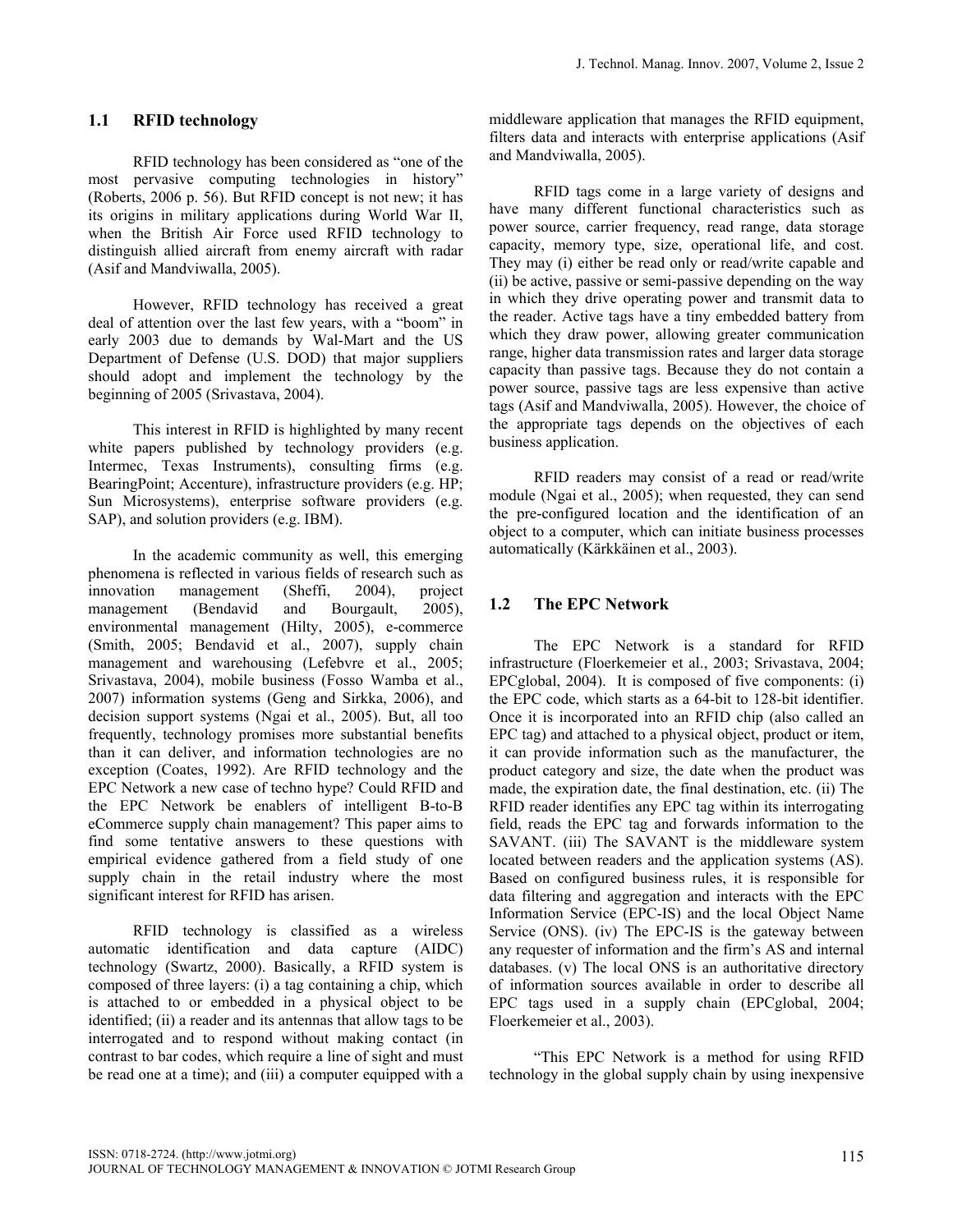RFID tags and readers to pass EPC numbers, and then leveraging the Internet to access large amounts of associated information that can be shared among authorized users" (EPCglobal, 2004 p. 6). Moreover, products with an EPC tag have the ability to communicate with their environment and make or trigger basic decisions relevant to their management. Such products are also called "intelligent products" or "smart products" (Strassner and Schoch, 2004).

In the retail context, supply chain management (SCM) is seen as an important activity where RFID technology and the EPC Network could have tremendous impacts. The main thrust of this paper is therefore that RFID technology and the EPC Network are enablers of intelligent B-to-B eCommerce SCM.

# **2 Background**

### **2.1 Current context of the retail industry**

All The retail industry represents one of the largest industries worldwide. For example, in the United States, it is the second-largest industry in terms of both the number of establishments and the number of employees, with \$3.8 trillion in sales annually and 11.7 percent of U.S. employment (Vargas, 2004).

In addition, this industry is facing similar trends to those affecting other sectors, for instance, the globalization of markets, aggressive competition, increasing cost pressures and the rise of customized demand with high product variants.

Nonetheless, the industry also faces specific challenges such as management of the short shelf-life of grocery goods, strict traceability requirements and the need for temperature control in the retail supply chain (Kärkkäinen, 2003). Retailers must also deal with a growing number of stock keeping units (SKUs). For instance, in a typical food store in the USA, the number of SKUs has risen from nearly 6,000 in the 1960s to almost 40,000 today. As a result, the number of daily sales transactions has exploded. Therefore, capturing sales information using manual, and therefore error-prone, methods has become almost obsolete (Abernathy et al., 2000).

Furthermore, manual capture of sales information increases transaction costs and can cause inventory inaccuracies (Fleisch and Tellkamp, 2005). Among the cases presented in the literature, the case of Procter & Gamble, which spends between \$35 and \$75 to process each customer invoice is a classic representation of these inefficiencies. Indeed, this kind of processing involves numerous human interventions at different levels such as order taking, data entry, processing of the order, invoicing and forwarding (Kärkkäinen, 2002).

With the intention of streamlining their supply chain processes and controlling costs, leading retailers around the world are relying more on the use of information technologies (e.g. Enterprise Resource Planning (ERP), Warehouse Management System (WMS), Transportation Management System (TMS) and Automatic Identification and Data Collection (AIDC)) to support intra- and inter organizational business processes, decision-making, workflow management and automatic information exchange with their supply chain partners. They also depend on new customer-focused concepts to improve performance (e.g. Vendor-Managed Inventory (VMI), Point of Sale (POS) and Collaborative Planning, Forecasting and Replenishment (CPFR)) (Sparks and Wagner, 2003). But the majority of the retailers place their hopes on emerging technologies such as RFID technology and the EPC Network to improve their supply chain management.

# **2.2 RFID and the EPC Network's potential in the retail industry**

The most significant interest in RFID and the EPC Network is in the retail industry. This so-called "intelligent network" has the ability to automatically link EPC code to product information stored in a database on the Internet or on a company's local area network (LAN) (VeriSign, 2005) . Indeed, major retailers such as Wal-Mart, Tesco, Metro AG and 7-Eleven are very interested in the potential of RFID technology (Jones et al., 2005) and the EPC Network (Srivastava, 2004; EPCglobal, 2004). For instance, by adopting RFID technology, Wal-Mart stands to achieve annual savings of almost (i) \$600 million in out-of-stock supply chain cost reductions; (ii) \$300 million in improved tracking through warehousing and distribution centers; and (iii) \$180 million in reduced inventory holding and carrying costs (Asif and Mandviwalla, 2005). Procter & Gamble has also estimated that it could save almost \$400 million annually in inventory by deploying an RFID system (Srivastava, 2004; Smith, 2005).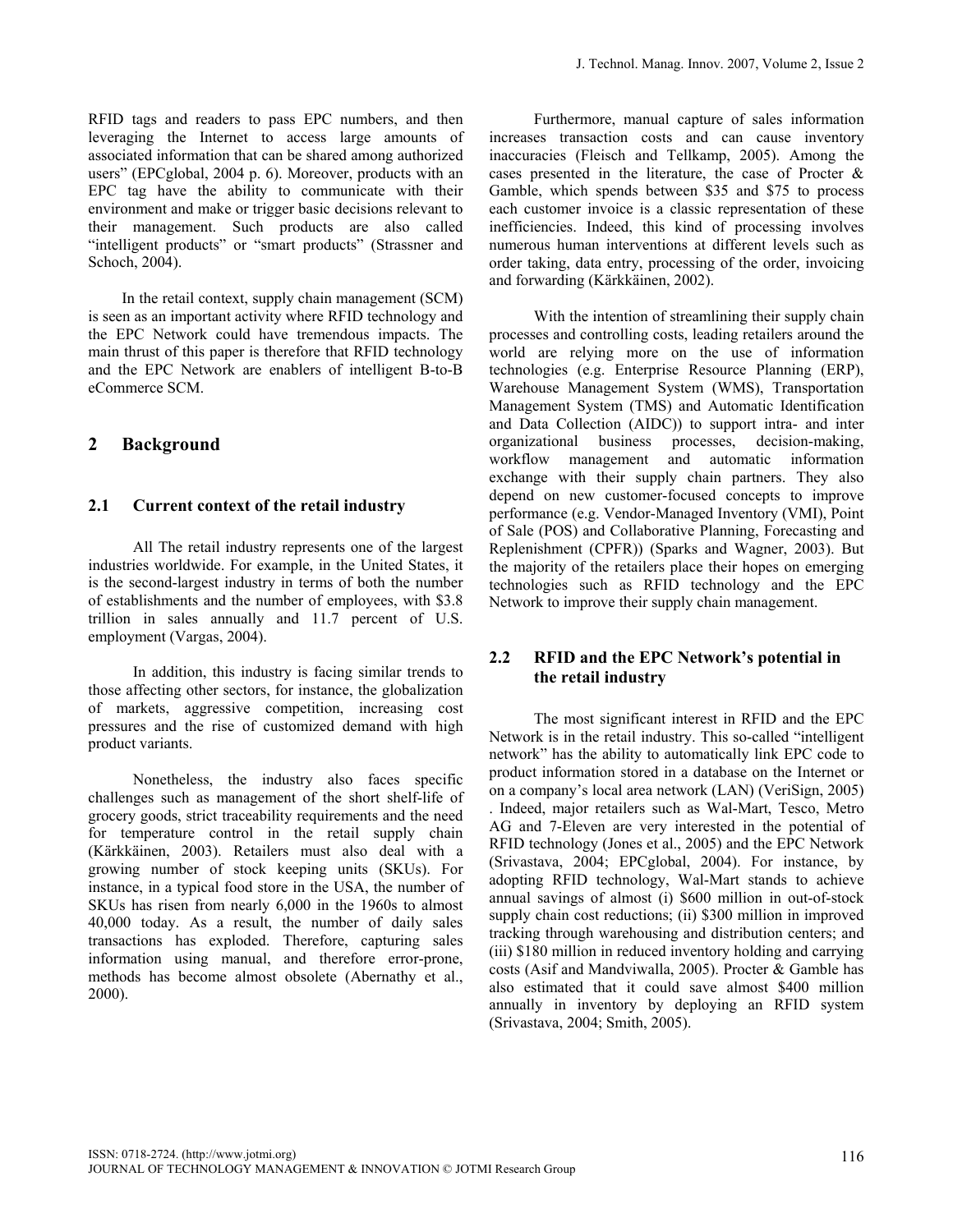| <b>Broad</b><br>processes | <b>Description</b>      | <b>Specific opportunities</b>                    | Common<br>opportunities |
|---------------------------|-------------------------|--------------------------------------------------|-------------------------|
|                           | Handling of products    | - Automate the verification activities (Lefebvre |                         |
| Receiving                 | that arrive at the      | et al., 2005; VeriSign, 2005)                    |                         |
|                           | warehouse               | - Manage the flow of damaged goods (Keith et     |                         |
|                           |                         | al., 2002)                                       |                         |
|                           | Moving and placing      | - Lower costs of process by 20-30% (Capone et    |                         |
| Put-away                  | products in their       | al., $2004$                                      |                         |
|                           | specific storage        | - Improve temporary storage (Lefebvre et al.,    |                         |
|                           | location                | 2005)                                            | - Simplify processes    |
|                           |                         | - Reduce manual intervention (Lefebvre et al.,   | (Lefebvre et al.,       |
|                           |                         | 2005)                                            | 2005; Keith et al.,     |
|                           | Retrieving the products | - Lower cost of process by 30-50%                | 2002)                   |
| Picking                   | from their storage      | (Capone et al., $2004$ )                         |                         |
|                           | location to consolidate |                                                  | - Speed up processes    |
|                           | customer                |                                                  | (Keith et al., 2002)    |
|                           | Checking, packing and   | - Automate the verification activities (Lefebvre |                         |
| Shipping                  | loading in the          | et al., 2005; VeriSign, 2005)                    |                         |
|                           | transportation unit     | -Reduce errors                                   |                         |

Table 1. Broad processes in a distribution center and areas of opportunities provided by RFID and the EPC Network.

# **2.3 Real applications of RFID and EPC Network in the retail industry**

In 2003, Metro Group opened its first "Extra Future Store," where RFID technology is used live for various applications throughout the supply chain (Collins, 2004).

In addition, the use of RFID technology and the EPC Network for product tracking in the retail supply chain can lead to a tremendous reduction in inventory levels and better collaboration among supply chain players. For example, Scottish Courage, a British beverage firm, is using RFID technology to track its 2 million keys at any point in the supply chain. As a result, the firm has eliminated shrinkage, reduced key cycle times, and improved delivery for outgoing and incoming stock (Srivastava, 2004). Marks and Spencer is also using RFID technology to track 3.5 million reusable trays, dollies and cages throughout its refrigerated food supply chain, leading to a substantial reduction (almost 80%) in the time taken to read a stack of multiple trays while increasing data accuracy and reliability. The overall result was a faster and more costeffective SCM system (Jones et al., 2005).

Within distribution warehouses, many impacts and benefits are also expected from RFID and the EPC Network. A distribution warehouse, also called a

distribution center, collects products from different suppliers and sometimes assembles them for delivery to a number of customer warehouses (Van Den Berg and Zijm, 1999). Four separate processes are usually identified in a distribution warehouse, namely receiving, put-away, picking and shipping (Van Den Berg and Zijm, 1999); all of which can benefit from RFID technology and the EPC Network (Table 1).

This paper focuses on a single "open-loop" supply chain initiative in the retail industry to explore issues related to the integration of RFID technology and the EPC Network between different partners.

# **3 Methodology**

Our study builds on previous work (Strassner and Schoch, 2004; Subirana et al.; 2003) and focuses on a threelayer supply chain. The case study method seems appropriate to explore the complex issues related to the impacts of RFID technology and the EPC network.

# **3.1 Research design**

Since the main objective of this case study is to improve our understanding of the potential of RFID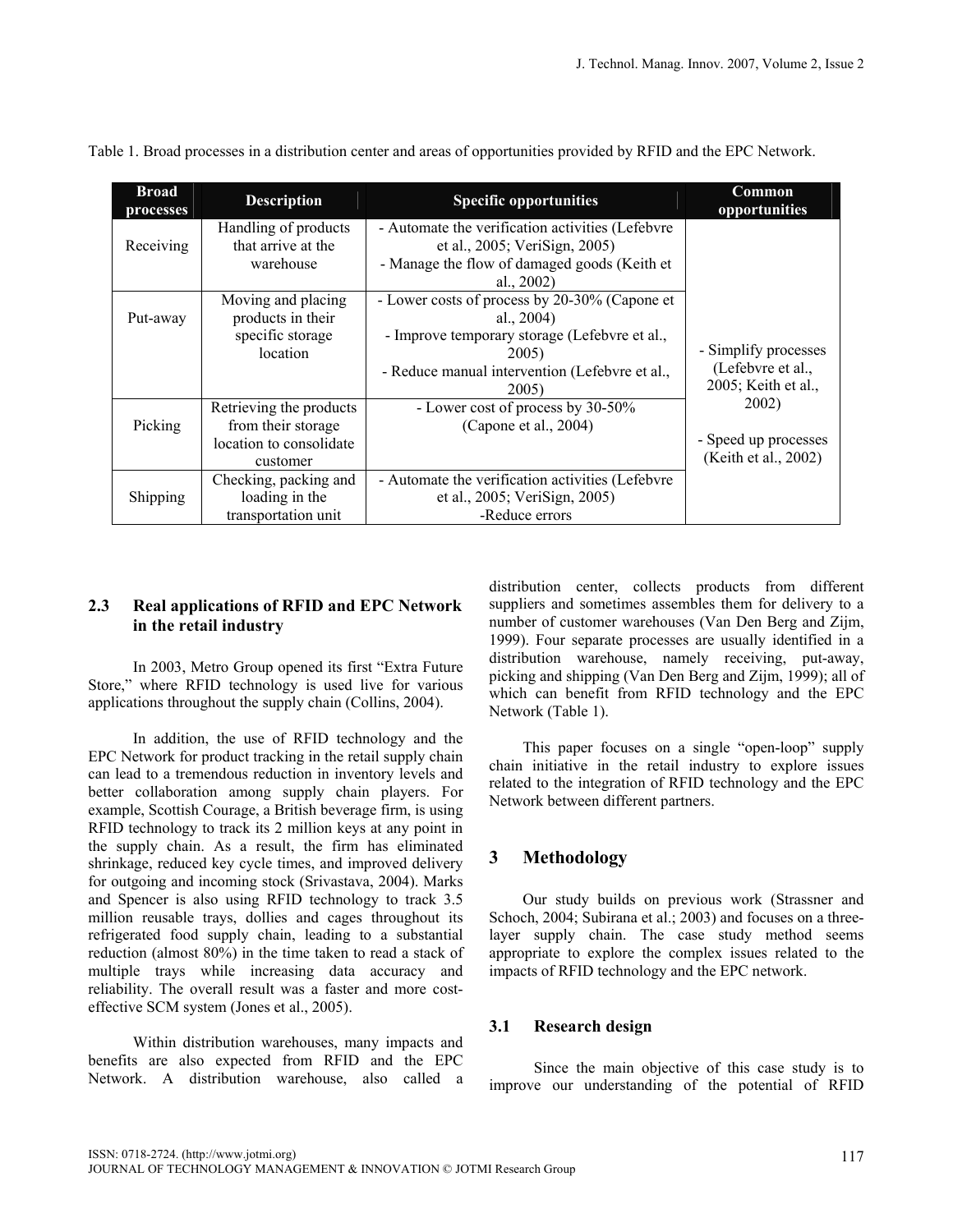technology and the EPC Network in the context of warehousing activities in one specific supply chain, the research design corresponds to an exploratory research

initiative. Field research was conducted in 12 consecutive steps (Table 2, adapted from Lefebvre et al*;* 2005).

| Table 2. Steps undertaken in the field study. |  |  |  |  |
|-----------------------------------------------|--|--|--|--|
|-----------------------------------------------|--|--|--|--|

| <b>Detailed activities</b> |                                                                                                                                                       |  |
|----------------------------|-------------------------------------------------------------------------------------------------------------------------------------------------------|--|
|                            | <b>Phase 1: Opportunity Seeking</b>                                                                                                                   |  |
| Step 1                     | Determination of the primary motivation to adopt RFID and the EPC Network:                                                                            |  |
|                            | Understanding the primary motivation to consider the use of RFID and the EPC Network                                                                  |  |
|                            | technologies (WHY?)                                                                                                                                   |  |
| Step 2                     | Analysis of the Product Value Chain (PVC): Understanding the activities specific to a given                                                           |  |
|                            | product (WHAT?)                                                                                                                                       |  |
| Step 3                     | Identification of the critical activities in the PVC: Identification of critical PVC activities                                                       |  |
|                            | (WHICH activities to select and WHY?)                                                                                                                 |  |
| Step 4                     | Mapping of the network of firms supporting the PVC; Mapping the Supply Chain Network to                                                               |  |
|                            | understand the links within the network of firms supporting the product (WHO and WITH                                                                 |  |
|                            | WHOM?)                                                                                                                                                |  |
| Step 5                     | Mapping of intra-organizational processes for the identified opportunities as they are carried out                                                    |  |
|                            | now ("As is") (HOW within organization?)                                                                                                              |  |
| Step 6                     | Mapping of inter-organizational processes for the identified opportunities as they are carried out                                                    |  |
|                            | now ("As is") (HOW between organizations?)                                                                                                            |  |
|                            | <b>Phase 2: Scenario Building and Validation</b>                                                                                                      |  |
| Step 7                     | Evaluation of RFID and the EPC Network opportunities in the PVC with respect to the product                                                           |  |
|                            | (level of granularity), to the firms involved in the network and to the specific activities in the PVC                                                |  |
| Step 8                     | Evaluation of potential RFID-EPC Network applications including scenario building and                                                                 |  |
|                            | process optimization ("As could be") (HOW within and between organizations?)                                                                          |  |
| Step 9                     | Mapping of intra- and inter-organizational processes integrating RFID technology and the                                                              |  |
|                            | <b>EPC Network</b>                                                                                                                                    |  |
| Step 10                    | Validating business and technological processes integrating RFID technology and the EPC                                                               |  |
|                            | Network with key respondents Feasibility analysis and evaluation of the challenges including<br>ERP and middleware integration and process automation |  |
|                            | <b>Phase 3: Scenario Demonstration and Analysis</b>                                                                                                   |  |
| Step 11                    | Proof of concept (POC) in laboratory simulating RFID-EPC Network physical environment                                                                 |  |
|                            | and interface between supply chain players: Feasibility demonstration and evaluation including                                                        |  |
|                            | ERP and middleware integration and process automation at all the supply chain members' level                                                          |  |
|                            | Proof of concept post-analysis and decision to go for the beta test replicating POC scenarios in a                                                    |  |
|                            | real-life setting                                                                                                                                     |  |
| Step 12                    | Pilot replicating POC scenarios in a real-life setting and evaluation of anticipated vs. realized                                                     |  |
|                            | benefits and impacts of RFID-EPC Network. Appropriation by the different organizations                                                                |  |
|                            | involved and their staff members                                                                                                                      |  |
|                            |                                                                                                                                                       |  |

The first six steps correspond to an initial phase that could be broadly termed the "opportunity-seeking phase." Step 1 represents the starting point, with a thorough assessment of the corporate motivations underlying the adoption of RFID technology and the EPC Network. Steps 2 and 3 allow a sharper focus on specific critical activities that will be targeted in the implementation of this technology. Steps 4, 5 and 6 reflect the current situation in terms of supply chain dynamics and existing intra- and interorganizational business processes.

The second phase – scenario building and validation – evaluates specific RFID and EPC Network opportunities (step 7) and assesses the potential of RFID and EPC Network applications (step 8). Step 8 represents a turning point where both business and technological concerns are evaluated. For business concerns, several questions need to be answered: How will firms in the network handle their respective activities? What would change in terms of activities, processes and organizational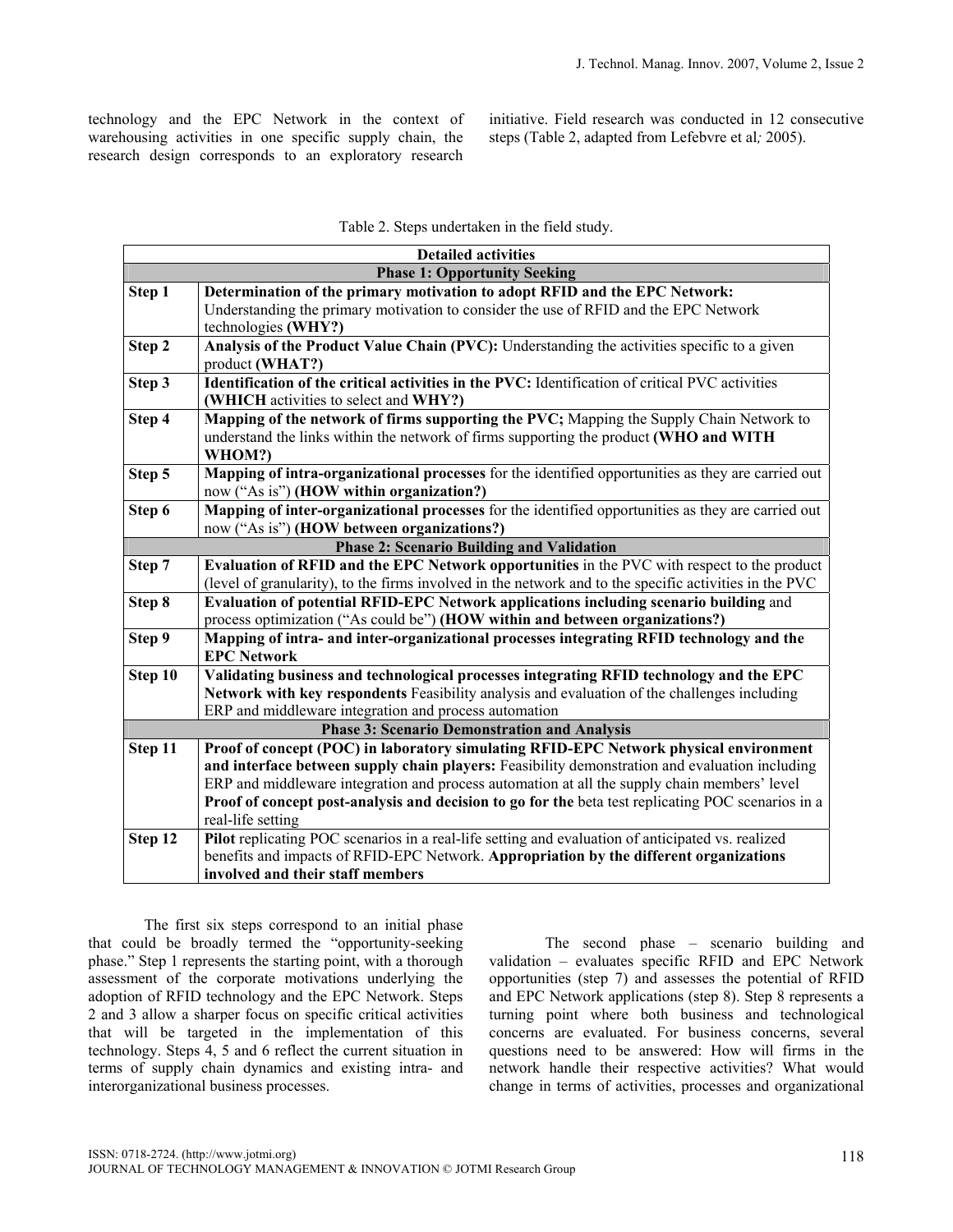structure? Which products and product levels should be targeted? What information should be captured concerning the product and its accessibility on the network? Which application should be adopted? In parallel, other questions address the technological concerns: How will the existing IT infrastructure be impacted? What are the characteristics of the product to be tagged? How much information is required? Which application is to be used (i.e. read/write, distance, speed, security, etc.)? The answers to these questions allow one to map redesigned business processes integrating RFID technology and the EPC Network (step 9). Finally, in step 10, business and technological processes integrating RFID technology are validated with key respondents.

The third and final phase of the research design is used for the demonstration and analysis of scenarios retained in the second phase, both in controlled conditions (proof of concept – step 11) and in a real-life setting (step 12).

### **3.2 Research sites**

Four firms participated in this field study, namely a focal firm we call Firm X, two first-tier suppliers and one retailer.

#### **3.2.1 Firm X's profile**

Firm X is one of the largest North-Americanowned beverage companies, with almost 6,000 staff members and annual revenues of approximately \$2.8 billion. The firm owns many large distribution centers. An overall volume of 15 million cases transit through the firm every year. Of these, 2.7 million cases pass through the docks of the distribution center where the field study was performed. Firm X relies on bar code systems to track the cases. In addition to bar code systems, the firm uses various business applications (e.g. ERP, WMS, TMS, B2B Web portal). The TMS is linked to a GPS (Global Positioning System). Firm X also has a LAN to optimize its intrabusiness processes and communications. The firm also uses an EDI server to communicate with some suppliers and retailers.

#### **3.2.2 The two first-tier suppliers' profiles**

These two first-tier suppliers are bottling plants that deliver their production to Firm X each day. They use a paper system, e-mail and fax to exchange business documents with Firm X. In both cases, employees in Firm X have to re-enter delivery documents sent by these suppliers into their business applications during the receiving process. This increases document processing errors and results in inaccurate data. These two first-tier suppliers use bar codes provided by Firm X to identify pallets, and do not have any means of tracking their products once they leave their facilities.

#### **3.2.3 The retailer's profile**

The retailer chosen for on-site observations is one of North America's biggest companies in its sector, with almost 30,000 employees and six distribution centers. In addition to e-mail, the firm uses files, databases, LAN, ERP and WMS to support its intra- and interorganizational business processes. One of the biggest challenges facing the relationship between this retailing firm and the focal Firm X is the recurrent discrepancy between the quantities sent by Firm X and those received at the retailer's dock. The elimination of this inventory discrepancy was one of the initial motivations of the focal Firm X and the retailing firm to look into the potential of the RFID technology.

In addition, the managers of all four firms involved in this field study had already been approached by some consulting companies and were aware of the other potential benefits to be derived from the implementation of RFID Systems (and EPC Network opportunities). Their initial motivations were focused on the reduction of inventory and warehousing costs within the supply chain. During the first focus group (which also included academic researchers and private and technological partners) (step 1), they clarified their initial strategic intent with the need to reduce lead times and to respond faster to changing market demands. In other words, their primary motivations dealt with issues related to a lean and agile supply chain.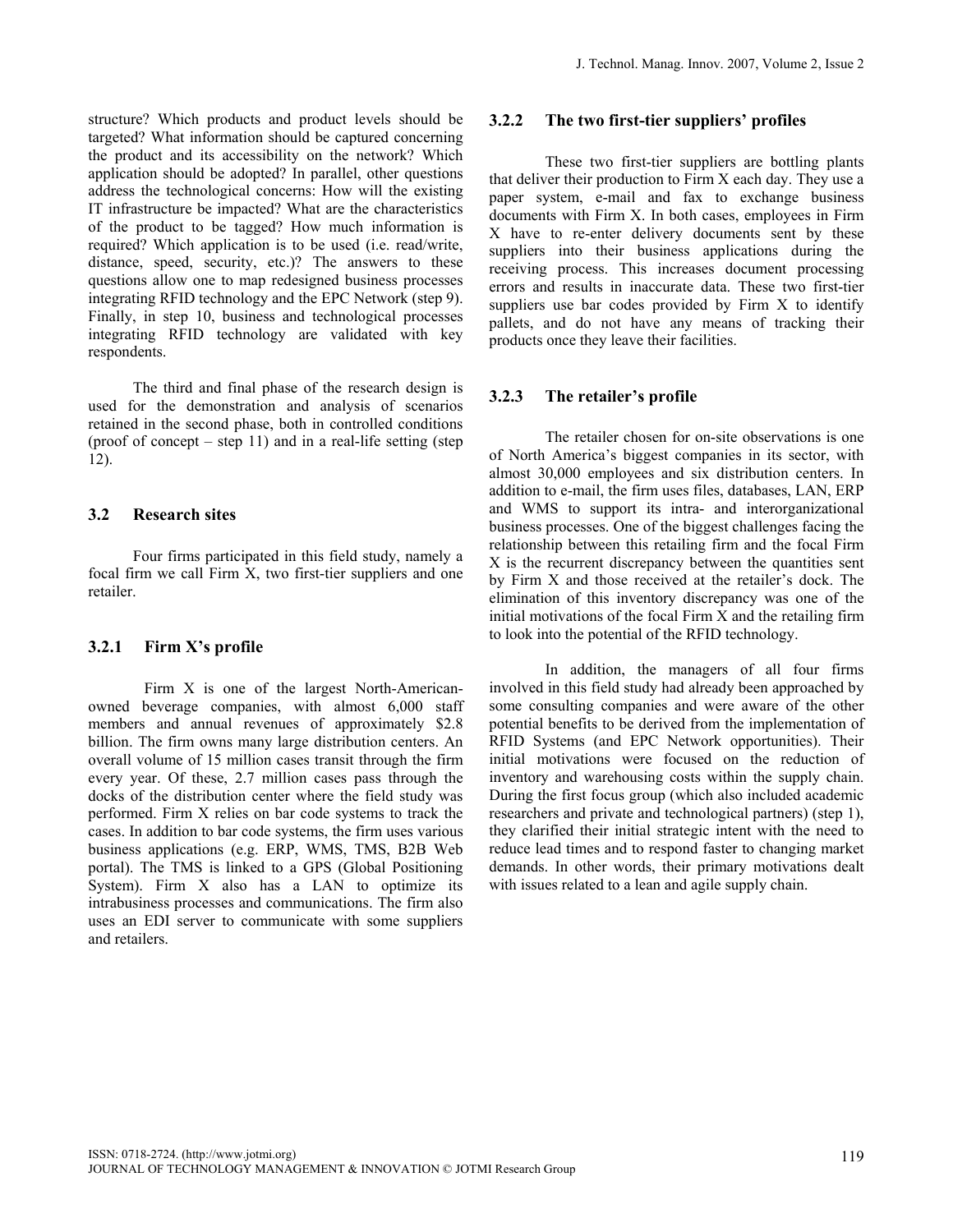

Figure 1. Actual Inter-and Intra Processes.

#### **3.3 Data collection**

Data collection for the case study was based on: (i) *Focus groups* conducted in the university-based research center with nine functional managers and IT experts. The focus groups allowed to reach a consensus on strategic intent with respect to the use of RFID and the EPC Network in one product value chain (steps 1, 2 and 3) and, to evaluate different scenarios and select the "preferred" or "as could be" scenario (steps 7, 8 and 9). Each step of the methodology was evaluated and agreed upon with members of the focus groups.

 (ii) *On-site observations* in the four research sites where performed in order to carry out the process mapping required for steps 5, 6 and 9. While some steps required more interactions (e.g. step 6 where the research center explained to partners its approach and methodology in order to identify RFID and EPC Network opportunities), others (e.g. step 7) where mostly partner "preferences." For example, the Director of the Logistics and Distribution division (Firm X) mentioned that tracking had to be done at the pallet and box level in order to maintain visibility of the boxes (from suppliers) while they are de-palletized and repalletized for mix pallets (in Firm X), prior to being shipped to different customers

The researchers acted as observers, interviewers and facilitators (for focus groups). They also developed and presented the detailed scenarios that were developed from the empirical evidence gathered in the four research sites. Industrial reports and internal documents such as process documentation, procedures, ERP screens and a wide range of other technical or non-technical documents were also used when available.

#### **4 Results and discussion**

In this paper, we will present and discuss only the empirical results obtained from steps 5, 6 and 9 of the methodology using the suppliers' "shipping" process and Firm X's "receiving" process. These three steps build on the results obtained in the previous ones and represent the validated output of phases 1 and 2 of the field study, namely opportunity seeking and scenario building.

All three steps also correspond to the mapping of current business processes (actual situation) (steps 5, 6) and redesigned processes integrating RFID technology and the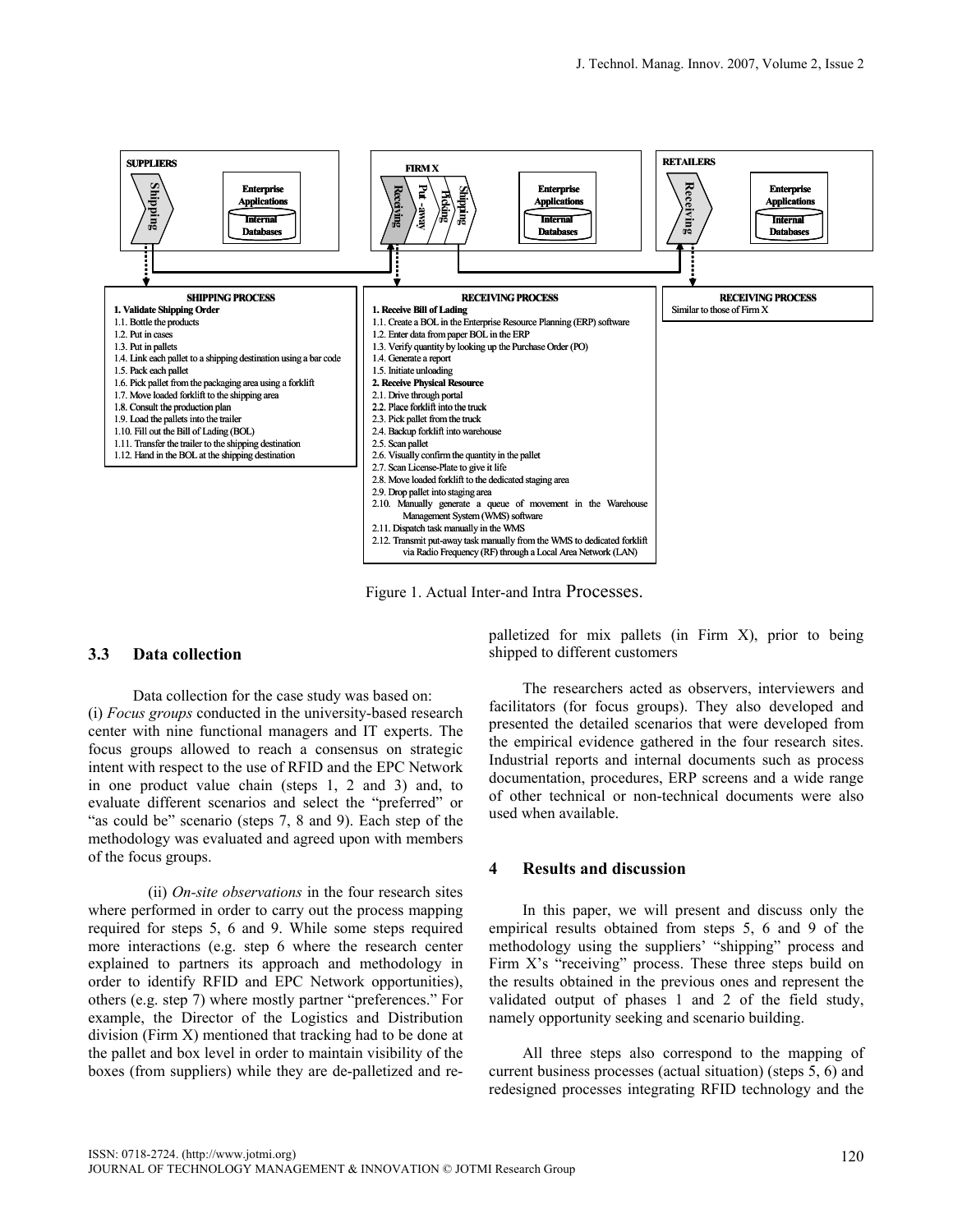EPC Network (steps 8, 9). The process view retained here provides (i) "a more dynamic description of how an organization acts" (Magal et al., 2001 p. 2), and (ii) a structured approach and a "strong emphasis on how the work is done" (Davenport, 1993 p. 5), which enables field participants to validate the research outputs. The process view is also increasingly used to evaluate the impact of information technology (Subramaniam, 2004).

### **4.1 Actual business processes**

In Figure 1, processes are drilled down from the more general to the more detailed.

Based on the analysis of the actual inter- and intraorganizational processes in that figure, the following observations are made: (a) the overall "shipping" and "receiving" processes consist respectively of 12 and 17 second-level processes. (b) Most existing processes involve numerous interventions by the employees such as data input (e.g. 1.2. in the "receiving" process), pallet scans (e.g. 2.5. in the "receiving" process) or visual count of boxes in each pallet (e.g. 2.6. in the "receiving" process). (c) In addition, processes involved in "shipping" and "receiving" seem to fall into four categories, namely, (i) interaction of a machine with a product, or machine-to-product (e.g. 1.1. in the "shipping" process); interaction of a human with a product, or human-to-product (e.g. 1.4. in the "shipping" process); (iii) interaction of a human with a product via a machine, also called human-to-machine (e.g. 1.7. in the "shipping" process); and (iv) interaction of a human with another human, or human-to-human process (e.g. 1.12. in the "shipping" process).



Figure 2. The impact of RFID and the EPC Network on the "shipping" and "receiving" processes.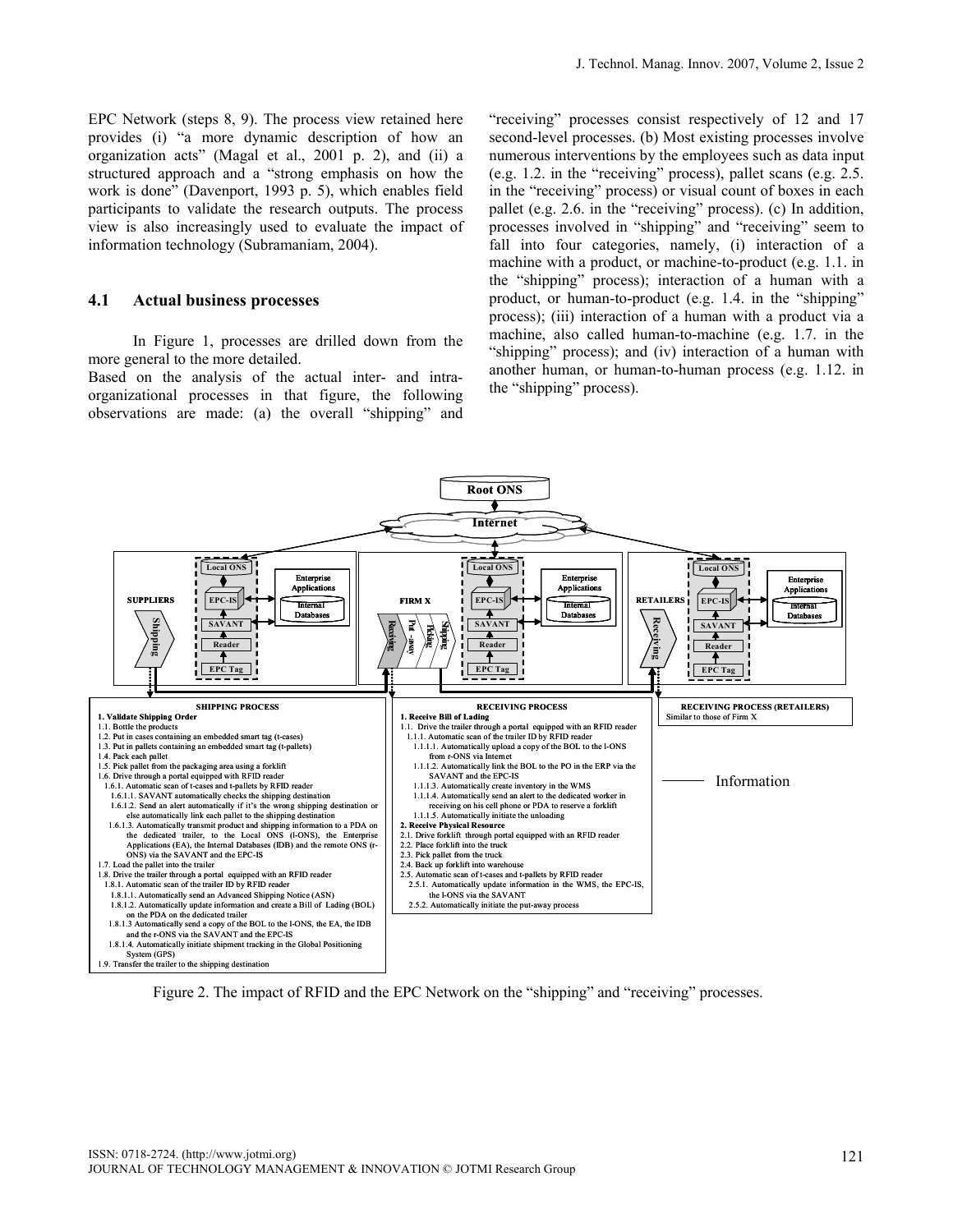# **4.2 Retained scenario integrating RFID and the EPC Network**

The retained scenario (steps 8, 9), integrating the RFID technology and the EPC Network was thoroughly validated with the focus group. Based on this proposed scenario and the actual situation, a comparison was made and the following observations allowed us to analyze the impact and understand the resulting opportunities (Figure 2).

### **4.2.1 General observations**

 (i) RFID systems offer a standardized SKU which can be shared by all actors of the EPC Network. (ii) Each actor of the supply chain can, at any time, anywhere, access product information from the remote ONS via the local ONS. (iii)New categories of business processes are emerging.

### **4.2.2 Specific observations**

- a) The number of observed processes in "shipping" for the supplier changes from 12 second-level processes in the actual process to 9 second-level, 2 third-level and 7 fourth-level processes with RFID technology and the EPC Network For the "receiving" process in Firm X, the number of observed processes is also affected. Indeed, this number dropped from 17 second-level processes in the actual process to 6 second-level, 3 third-level and 5 fourth-level processes with RFID technology and the EPC.
- b) All information-based processes (e.g. 1.1.1.1, 1.1.1.2, 1.1.1.3. in "receiving") are now automatically performed. In fact, the use of RFID technology and the EPC Network automates verification procedures during receiving and provides accurate information at a very high level of granularity (pallet, box); this information can then be shared among the whole supply chain. RFID and EPC can also eliminate almost all paperbased documents generated in the traditional receiving process.
- c) In the "shipping" process, we can observe the disappearance of the human-to-human category (1.12.) and the appearance of new intelligent processes, namely, processes that are triggered by other processes (process-to-process) (e.g. 1.6.1.1., 1.6.1.2., 1.8.1.1., 1.8.1.2.) and processes which can trigger a machine action (process-to-machine) (e.g. 1.6.1.3, 1.8.1.3.,

1.8.1.4.). In process 1.6.1.2., the "intelligent" management of outbound products makes it possible to avoid false shipments of products, and thus increase customer satisfaction and lower labor costs in the warehouse.

- d) With regard to the "receiving" process in Firm X, the trigger for the whole process is the arrival of the truck. As soon as the truck passes the gate equipped with an RFID reader, it is read (machine-to-machine process 1.1.1.) and the information collected is distributed throughout the whole supply chain. At this point, it is possible to check whether inbound products have been ordered. If not, the dedicated employee at the receiving dock can refuse to let the arrival truck in, and thus avoid unnecessary unloading.
- e) In addition, time-consuming activities such as data entry (e.g. 1.2. in the "receiving") and manual scanning (e.g. 2.5. and 2.7. in the "receiving") are now automatically performed using RFID readers, and thus avoid the possibility of human errors. Consequently, improving the quality and integrity of information in the supply chain.
- f) Moreover, the use of RFID technology and the EPC Network enhances the information exchanged by different actors of the supply chain. Indeed, as soon as the truck leaves the shipping dock at the supplier's facilities, the truck, pallets and cases equipped with the EPCs are read by RFID readers, and an ASN is automatically transmitted to the remote ONS of the EPC Network via the local ONS and to Firm X. This increases visibility among all supply chain partners, making it possible to have the right product at the right time in the right place.
- g) In addition, when the truck arrives at its destination, it is automatically scanned by the reader and all information about products is automatically downloaded from the remote ONS of the EPC Network to Firm X's local ONS and to the enterprise information systems. All these processes occur without any human intervention.
- h) Furthermore, RFID technology and the EPC Network, coupled with a messaging technology such as e-mail, offer the possibility to send an alert to a dedicated employee to reserve a forklift during the "receiving" process (process-to-human) (1.1.1.4.) or whenever urgent deliveries arrive.
- i) Finally, RFID technology and the EPC Network enable electronic integration of all firms involved in the supply chain. Indeed, any actor in the supply chain can,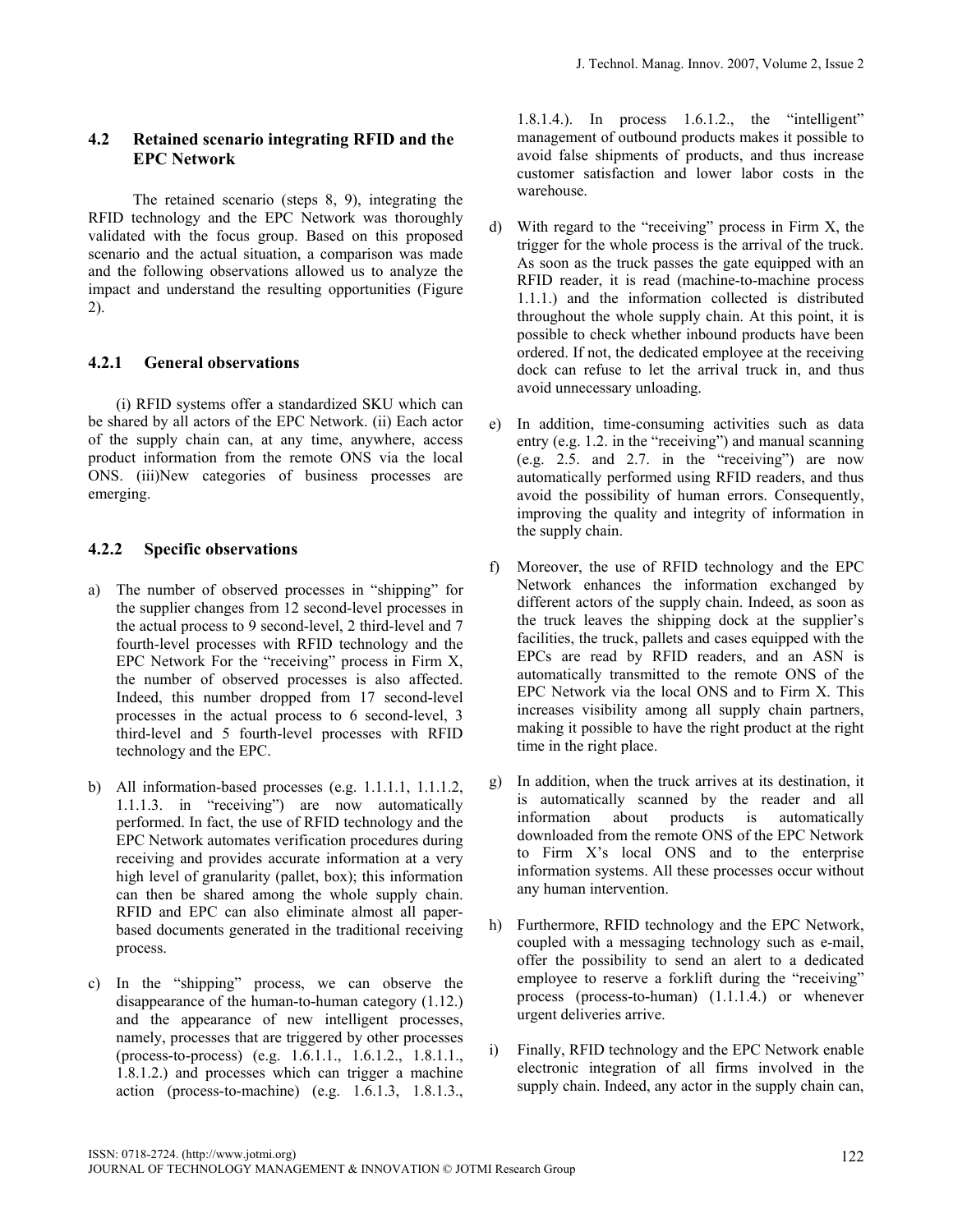at any time, anywhere, obtain continuously updated product information from the remote ONS via the local ONS. In fact, product flows are totally synchronized with information flows. It is now possible to generate, automatically and in real time, all the information necessary for e-procurement, e-billing, e-forecasting, ereplenishment, from the local ONS and the EPS-IS and thereby enable intelligent management of B-to-B eCommerce processes.

### **5 Conclusion**

By presenting RFID technology and the EPC Network by focusing on business processes, the paper departs from previous work. Results highlighted many SCM opportunities specially in terms of business process optimization, through reduction in employee information manipulation, and thus, contributing to cost savings. These may help retail companies to enhance product availability, which is a major concern and still represents almost US \$31.3 billion in opportunities each year in terms of cost reduction regarding inventory shrinkage (Srivastava, 2004). Indeed, the EPC Network can provide the product EPC code at any point in the supply chain, in real time, thus improving the supply chain's end-to-end visibility.

### **6 Acknowledgments**

 This research has been made possible through the financial contribution of SSHRC, NSERC and FQRSC.

An earlier version of this paper was presented at ICEC Conference of 2006.

# **7 References**

- Abernathy, F.H., Dunlop, J.T., Hammond, J.H., and Weil, D. (2000). Retailing and supply chains in the information age*. Technology in Society*, Vol. 22, pp. 5–31.
- Asif, A. and Mandviwalla, M. (2005). Integrating the supply chain with RFID: A technical and business analysis. *Communications of the Association for Information Systems*, Vol. 15, pp 393-427.
- Bendavid, B. and Bourgault, M. (2005). Positioning project management for RFID implementation in a multifirm, multi-project context. *In Proceedings of the International Association of Management of Technology (IAMOT'05),* Austria, Vienna, May 2005.
- Bendavid, Y., Lefebvre, É., Lefebvre, L.A. and Fosso Wamba, S. (2007) B-to-B E-commerce: assessing the impacts of RFID technology in a five layer supply chain. *In Proceedings of the 40th Annual Hawaii International Conference on System Sciences (HICSS'07)*, Big Island, Hawaii, January 2007: 143.
- Capone, G., Costlow, D., Grenoble, W.L. and Novack, R. A. (2004).The RFID-enabled warehouse. Center for Supply-Chain Research, Penn State University.
- Coates, V.T. (1992). The future of information technology. *The Annals of the American Academy*, Vol. 522, pp. 45-56.
- Collins, J. (2004). Metro launches RFID test center. *RFIDJournal*: <http://www.rfidjournal.com/>
- Davenport, T. H. (1993). Process innovation, reengineering through information technology. Ernst & Young, Center for Information Technology and Strategy, ed., Harvard Business School Press, 1993.
- EPCglobal. (2004). The EPCglobal Network: <http://www.epcglobalinc.org/home>
- Fleisch, E. and Tellkamp, C. (2005). Inventory inaccuracy and supply chain performance: A simulation study of a retail supply chain. *International Journal of Production Economics*, Vol. 95, No. 3, pp. 373- 385.
- Floerkemeier, C., Anarkat, D., Osinski, T. and Harrison, M. (2003). PML Core Specification 1.0. Auto-ID, Cambridge:<http://www.autoidlabs.org/>
- Fosso Wamba, S., Lefebvre, L.A., Bendavid, Y. and Lefebvre, É. (2007). Exploring the impact of RFID technology and the EPC Network on mobile B2B eCommerce: A case study in the retail industry, *International Journal of Production Economics, Special Issue on RFID: Technology, Applications, and Impact on Business Operations*, to appear.
- Geng, Y. and Sirkka, L.J. Trust and radio frequency identification (RFID) adoption within an alliance. (2006). *In Proceedings of the 38th Annual Hawaii International Conference on System Sciences (HICSS'05),* Hawaii, Kauai, January 2006.
- Hilty, L. M. (2005). Electronic waste An emerging risk? *Environmental Impact Assessment Review*, Vol. 25, pp. 431-435.
- Jones, P., Clarke-Hill, C., Hillier, D., and Comfort, D. (2005). The benefits, challenges and impacts of radio frequency identification technology (RFID) for retailers in the UK. *Marketing Intelligence & Planning*, Vol. 23, No. 4, pp. 395-402.
- Kärkkäinen, M. (2002). RFID in the grocery supply chain A remedy for logistics problems or mere hype?: <http://www.ecr-academics.org/>
- Kärkkäinen, M. (2003). Increasing Efficiency in the Supply Chain for Short Shelf Life Goods using RFID Tagging. *International Journal of Retail &*